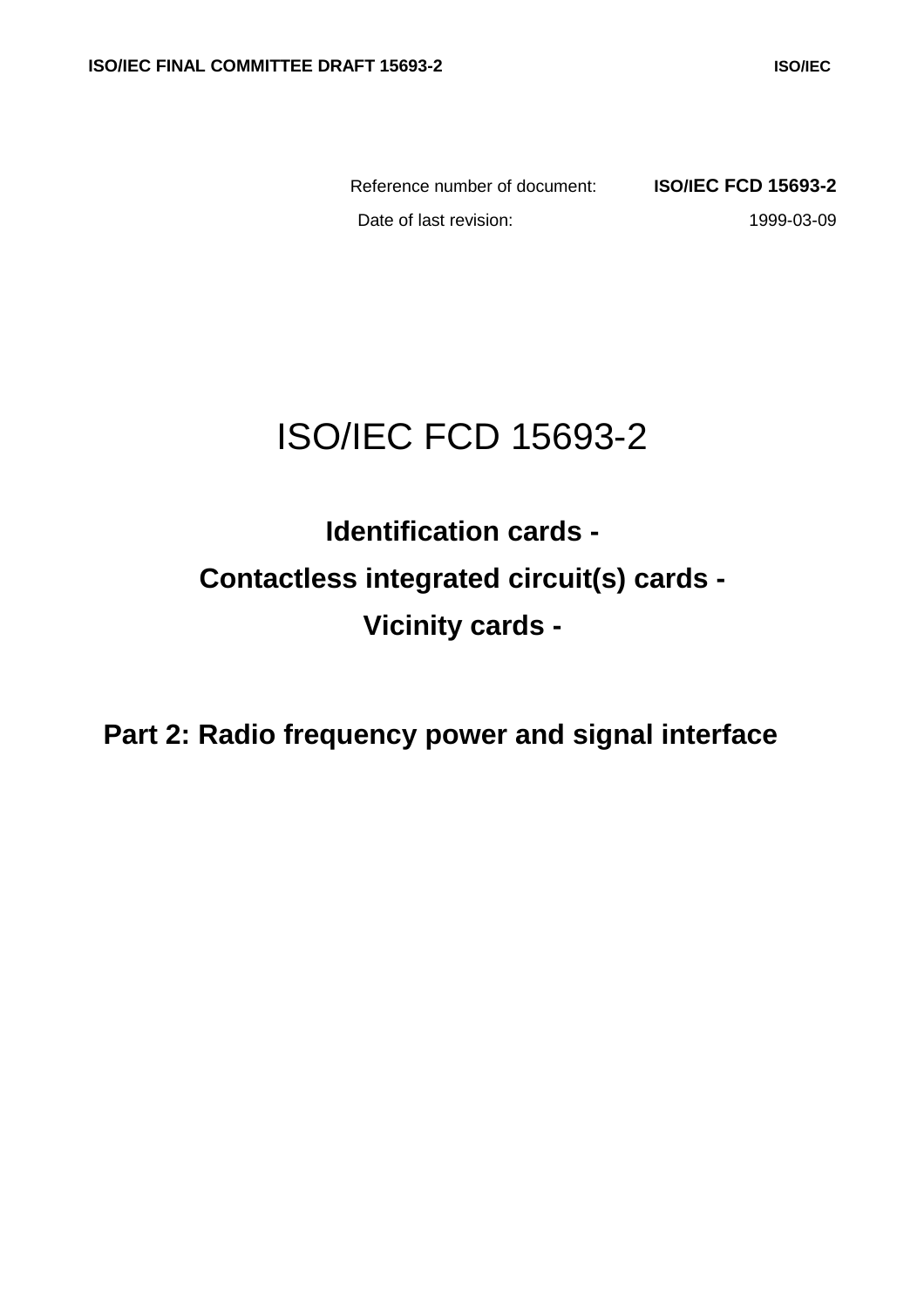| 1                                                                                     |                                               |  |  |  |
|---------------------------------------------------------------------------------------|-----------------------------------------------|--|--|--|
| $\mathbf 2$                                                                           |                                               |  |  |  |
| 3                                                                                     |                                               |  |  |  |
| 4                                                                                     |                                               |  |  |  |
| 4.1<br>4.2                                                                            |                                               |  |  |  |
| 5                                                                                     |                                               |  |  |  |
| 6                                                                                     |                                               |  |  |  |
| 6.1<br>6.2                                                                            |                                               |  |  |  |
| 7                                                                                     | Communications signal interface VCD to VICC 3 |  |  |  |
| 7.1<br>7.2<br>7.2.1<br>7.2.2<br>7.3<br>7.3.1<br>7.3.2<br>7.3.3                        |                                               |  |  |  |
| 8                                                                                     | Communications signal interface VICC to VCD8  |  |  |  |
| 8.1<br>8.2<br>8.3<br>8.4<br>8.4.1<br>8.4.2<br>8.5<br>8.5.1<br>8.5.2<br>8.5.3<br>8.5.4 |                                               |  |  |  |

**ANNEX A (Informative)** Compatibility with other Card Standards….**12**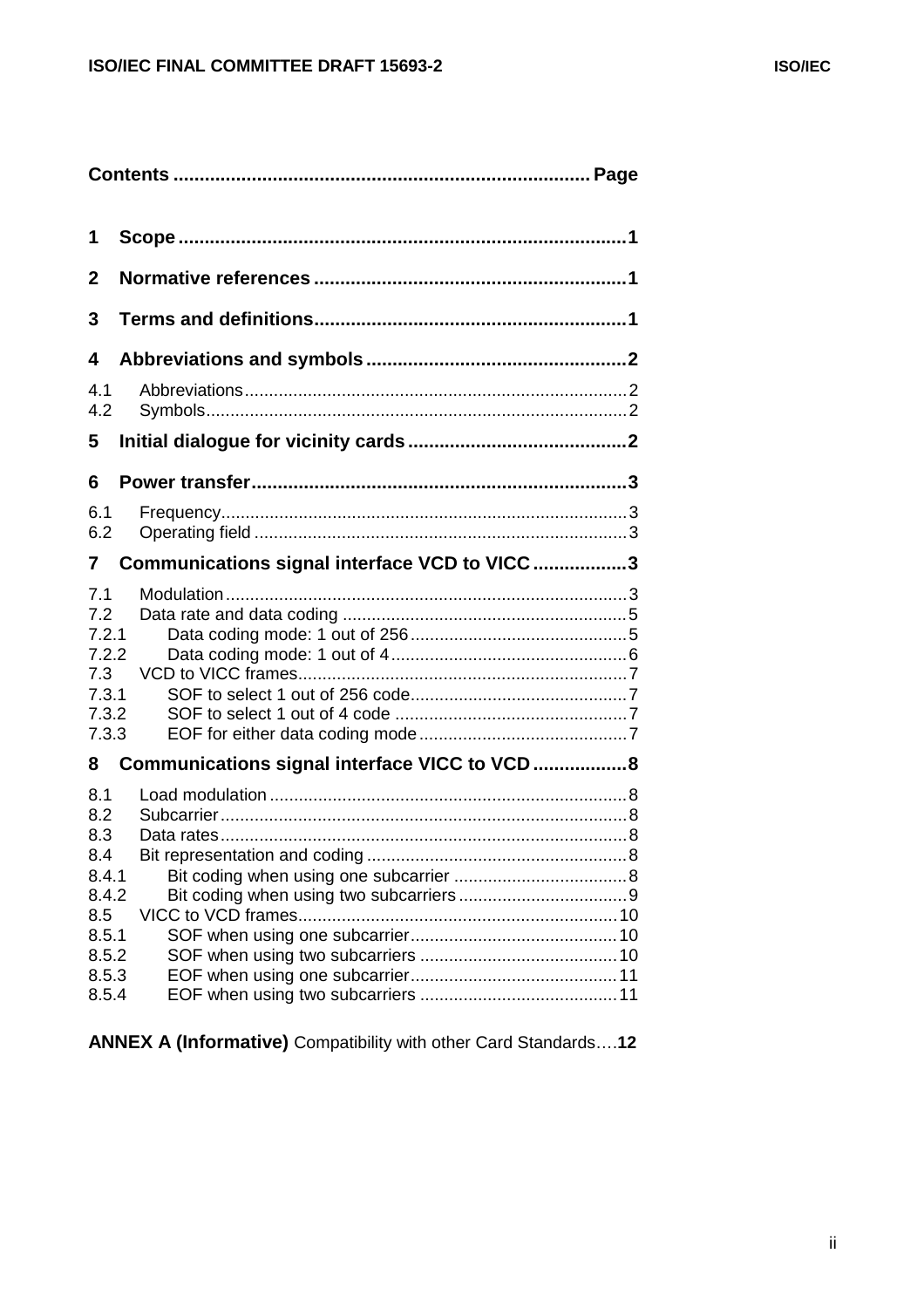# **Foreword**

ISO (the International Organization for Standardization) and IEC (the International Electrotechnical Commission) form the specialized system for worldwide standardization. National bodies that are members of ISO or IEC participate in the development of International Standards through technical committees established by the respective organizations to deal with particular fields of technical activity. ISO and IEC technical committees collaborate in fields of mutual interest. Other international organizations, governmental and non-governmental, in liaison with ISO and IEC, also take part in the work.

International Standards are drafted in accordance with the rules given in the ISO/IEC directives part 3.

In the field of information technology, ISO and IEC have established a joint technical committee, ISO/IEC JTC1. Draft International Standards adopted by the joint technical committee are circulated to national bodies for voting. Publication as an International Standard requires approval by at least 75% of the national bodies casting a vote.

International Standard ISO/IEC 15693-2 was prepared by Joint Technical Committee ISO/IEC JTC1, Information technology.

ISO/IEC 15693 consists of the following parts, under the general title Identification cards - Contactless integrated circuit(s) cards - Vicinity cards:

- Part 1: Physical characteristics
- Part 2: Radio frequency power and signal interface
- Part 3: Anticollision and Transmission protocols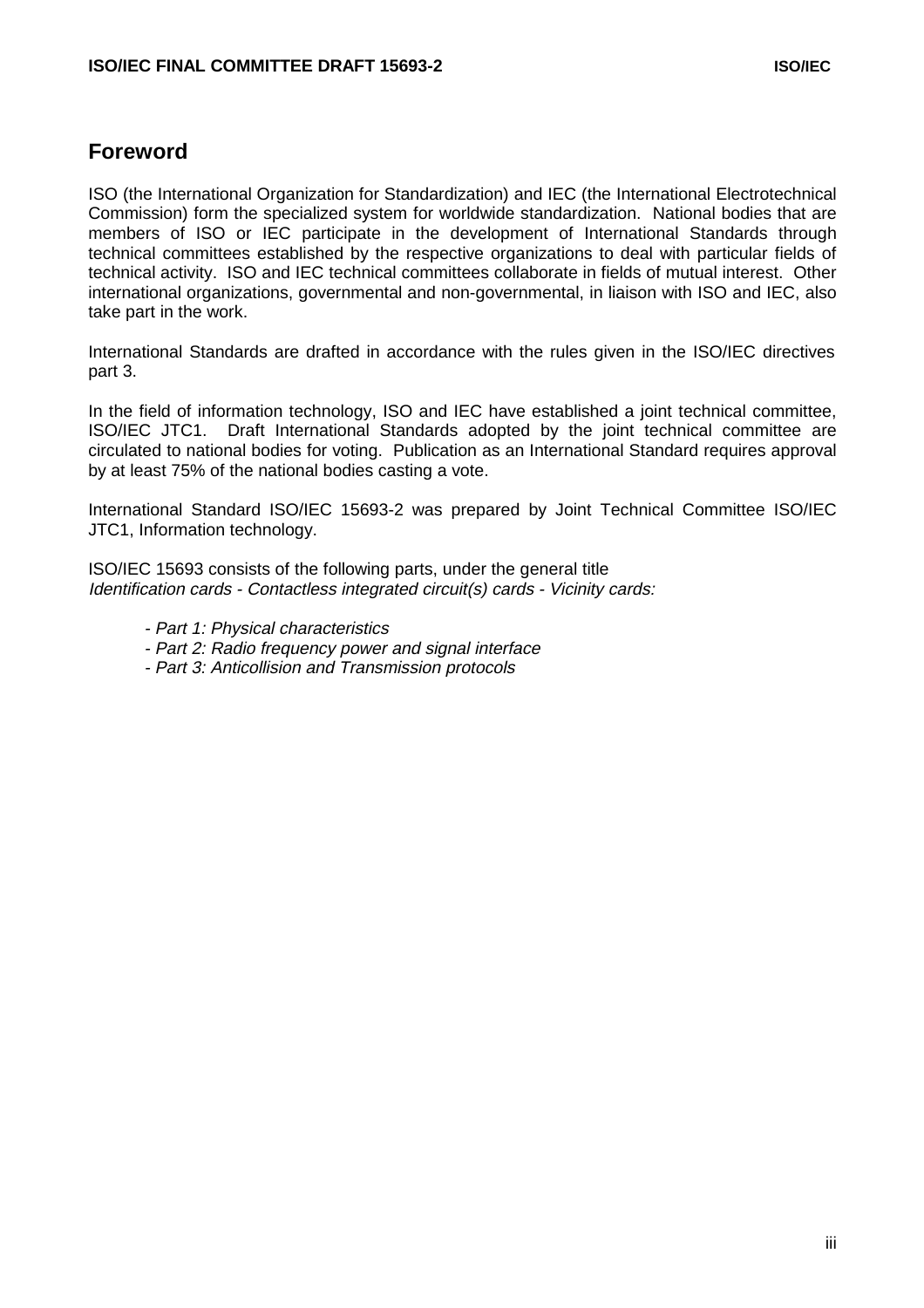### **Introduction**

ISO/IEC 15693 is one of a series of International Standards describing the parameters for identification cards as defined in ISO/IEC 7810 and the use of such cards for international interchange.

This part of ISO/IEC 15693 describes the electrical characteristics of the contactless interface between a vicinity card and a vicinity coupling device. The interface includes power and bidirectional communications.

This International Standard does not preclude the incorporation of other standard technologies on the card.

Contactless card standards cover a variety of types as embodied in ISO/IEC 10536 (Close coupled cards), ISO/IEC 14443 (Proximity cards), ISO/IEC 15693 (Vicinity cards). These are intended for operation when very near, nearby and at a longer distance from associated coupling devices respectively.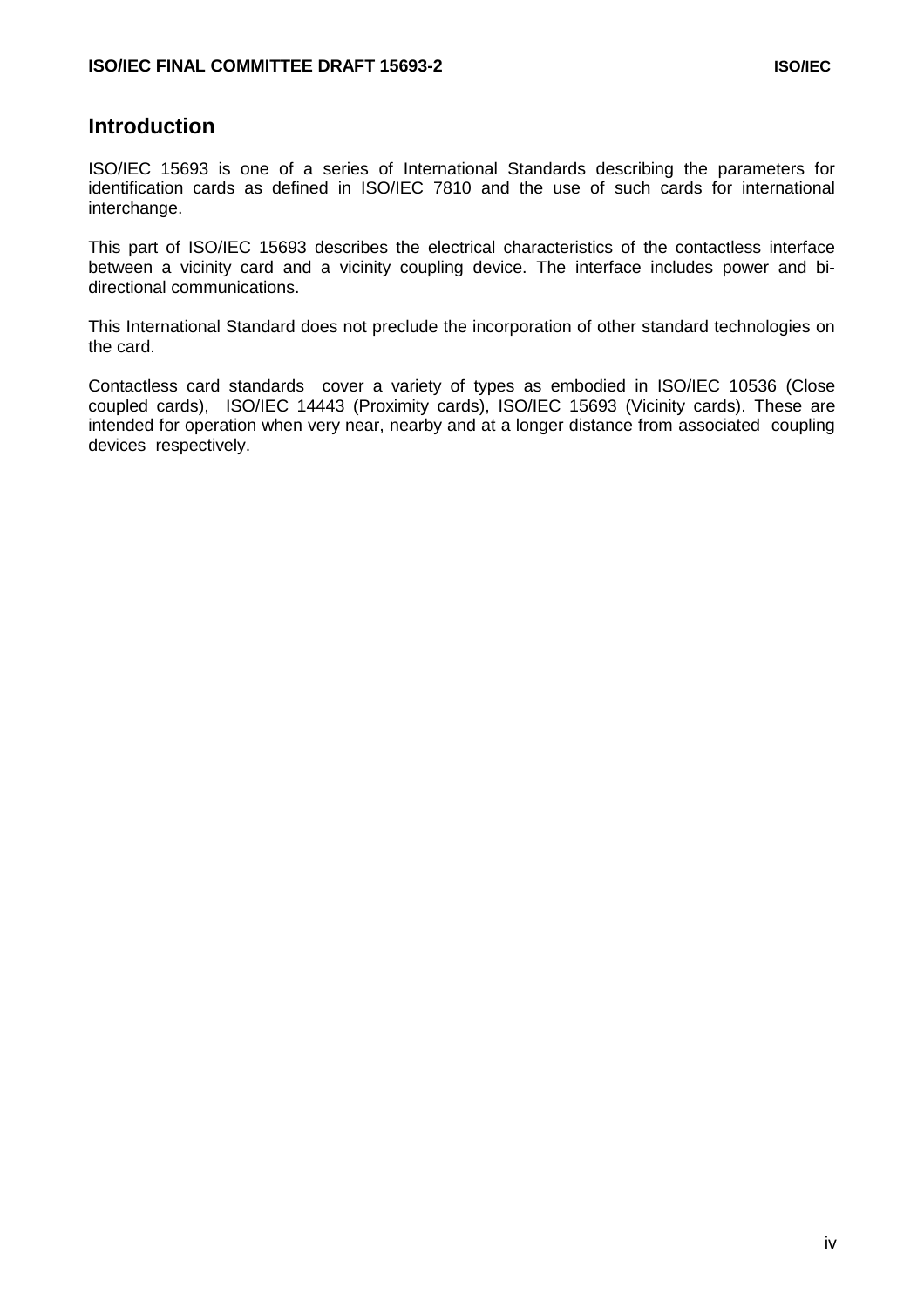# **Identification cards - Contactless integrated circuit(s) cards - Vicinity cards**

# **Part 2: Radio frequency power and signal interface**

# **1 Scope**

This part of ISO/IEC 15693 specifies the nature and characteristics of the fields to be provided for power and bi-directional communications between vicinity coupling devices (VCDs) and vicinity cards (VICCs).

This part of ISO/IEC 15693 shall be used in conjunction with other parts of ISO/IEC 15693.

This part of ISO/IEC 15693 does not specify the means of generating coupling fields, nor the means of compliance with electromagnetic radiation and human exposure regulations which can vary according to country.

# **2 Normative references**

The following standards contain provisions which, through reference in this text, constitute provisions of this part of ISO/IEC 15693. At the time of publication, the editions indicated were valid. All standards are subject to revision, and parties to agreements based on this part of ISO/IEC 15693 are encouraged to investigate the possibility of applying the most recent editions of the standards listed below. Members of ISO and IEC maintain registers of currently valid International Standards.

ISO/IEC 15693 Identification cards - Contactless integrated circuit(s) cards – Vicinity cards ISO/IEC 10373 Identification cards - Test methods

# **3 Terms and definitions**

For the purposes of this International Standard, the definitions given in the first part of ISO/IEC 15693 and the following definitions apply:

### **3.1**

#### **modulation index**

Defined as [a-b]/[a+b] where a and b are the peak and minimum signal amplitude respectively.

#### **3.2**

#### **subcarrier**

RF signal produced by modulation of a carrier frequency  $f_c$  with a frequency  $f_s$ .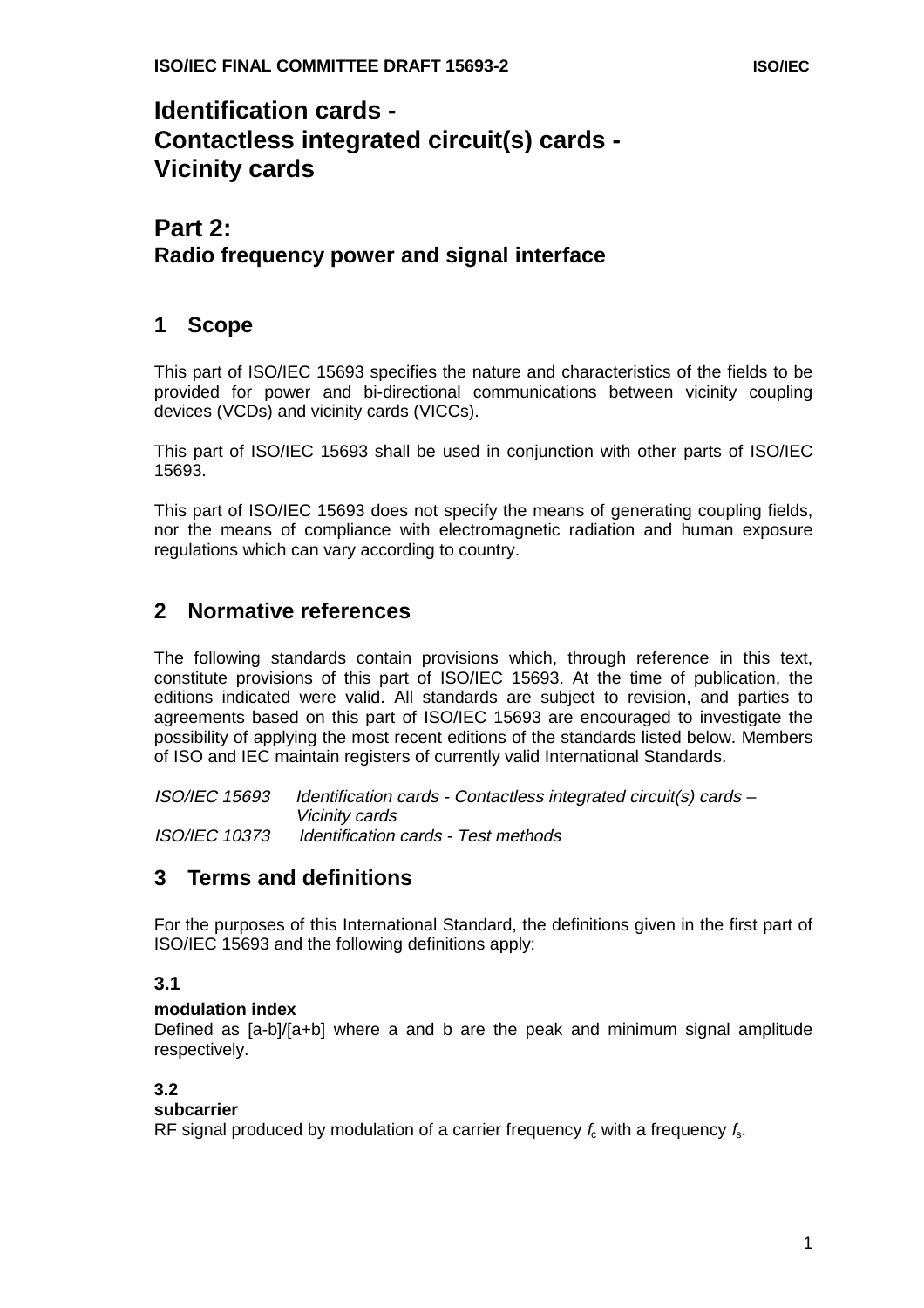# **4 Abbreviations and symbols**

For the purpose of this International Standard the following abbreviations and symbols apply.

#### **4.1 Abbreviations**

- ASK Amplitude shift keying
- EOF End of frame
- PPM Pulse positioning modulation
- RF Radio frequency
- SOF Start of frame
- VCD Vicinity coupling device
- VICC Vicinity integrated circuit card

#### **4.2 Symbols**

- a Carrier amplitude without modulation
- b Carrier amplitude when modulated
- $f_c$  Frequency of operating field (carrier frequency)
- $f<sub>s</sub>$  Frequency of subcarrier modulation

# **5 Initial dialogue for vicinity cards**

The dialogue between the VCD and the VICC (one or more VICCs may be present at the same time) is conducted through the following consecutive operations:

- activation of the VICC by the RF operating field of the VCD,
- VICC waits silently for a command from the VCD,
- transmission of a command by the VCD,
- transmission of a response by the VICC.

These operations use the RF power transfer and communication signal interface specified in the following paragraphs and shall be performed according to the protocols defined in part 3 of ISO/IEC 15693.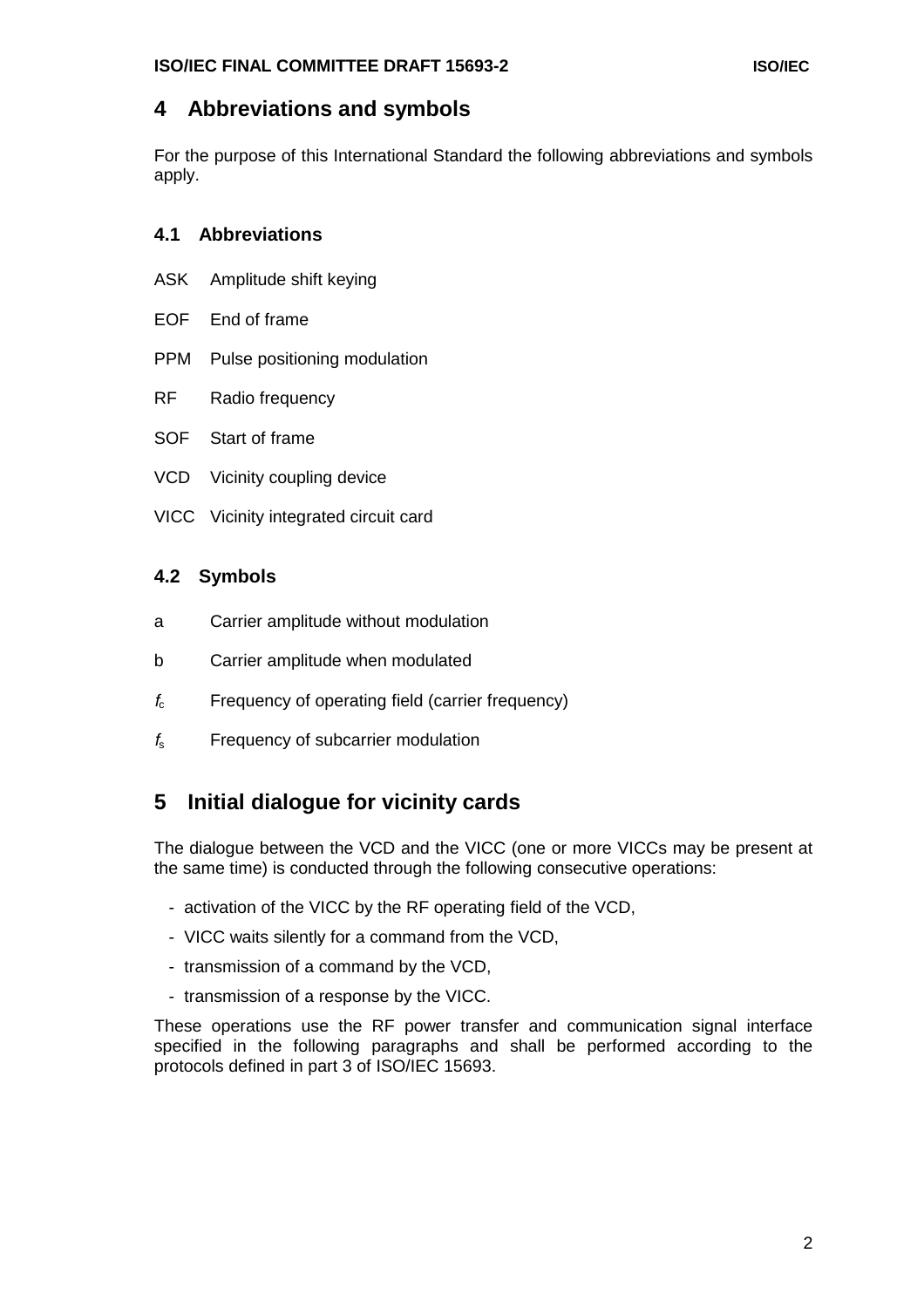### **6 Power transfer**

Power transfer to the VICC is accomplished by radio frequency via coupling antennas in the VCD and in the VICC. The RF operating field that supplies power to the VICC from the VCD is modulated for communication from the VCD to the VICC, as described in clause 7.

#### **6.1 Frequency**

The frequency  $(f_c)$  of the RF operating field is 13,56 MHz  $\pm$ 7 kHz.

#### **6.2 Operating field**

A VICC shall operate as intended continuously between  $H_{min}$  and  $H_{max}$ .

The minimum operating field is  $H_{min}$  and has a value of 150 mA/m rms.

The maximum operating field is  $H_{\text{max}}$  and has a value of 5 A/m rms.

A VCD shall generate a field of at least  $H_{min}$  and not exceeding  $H_{max}$  at manufacturer specified positions (operating volume).

In addition, the VCD shall be capable of powering any single reference VICC (defined in the test methods) at manufacturer's specified positions (within the operating volume).

The VCD shall not generate a field higher than the value specified in part 1 of ISO/IEC 15693 (alternating magnetic field) in any possible VICC position.

Test methods for determining the VCD operating field are defined in International Standard ISO/IEC 10373.

# **7 Communications signal interface VCD to VICC**

For some parameters several modes have been defined in order to meet different international radio regulations and different application requirements.

From the modes specified any data coding can be combined with any modulation.

#### **7.1 Modulation**

Communications between the VCD and the VICC takes place using the modulation principle of ASK. Two modulation indexes are used, 10% and 100%. The VICC shall decode both. The VCD determines which index is used.

Depending of the choice made by the VCD, a "pause" will be created as described in Figures 1 and 2.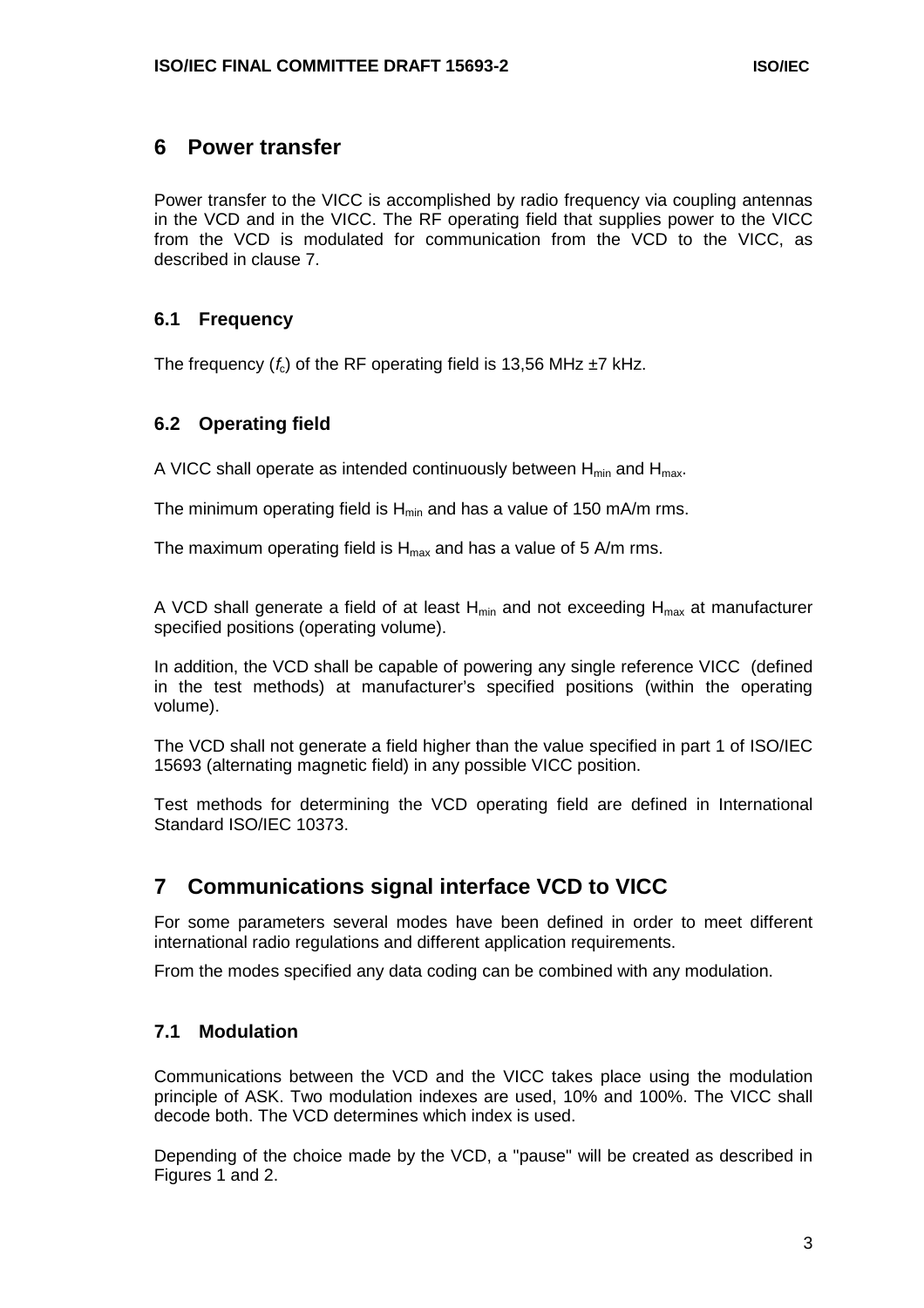

**Figure 1: 100% Modulation Waveform**



The clock recovery must be operational after  $t_4$  max

#### **Figure 2: 10% Modulation Waveform**

The VICC shall be operational for any degree of modulation index from between 10% and 30%.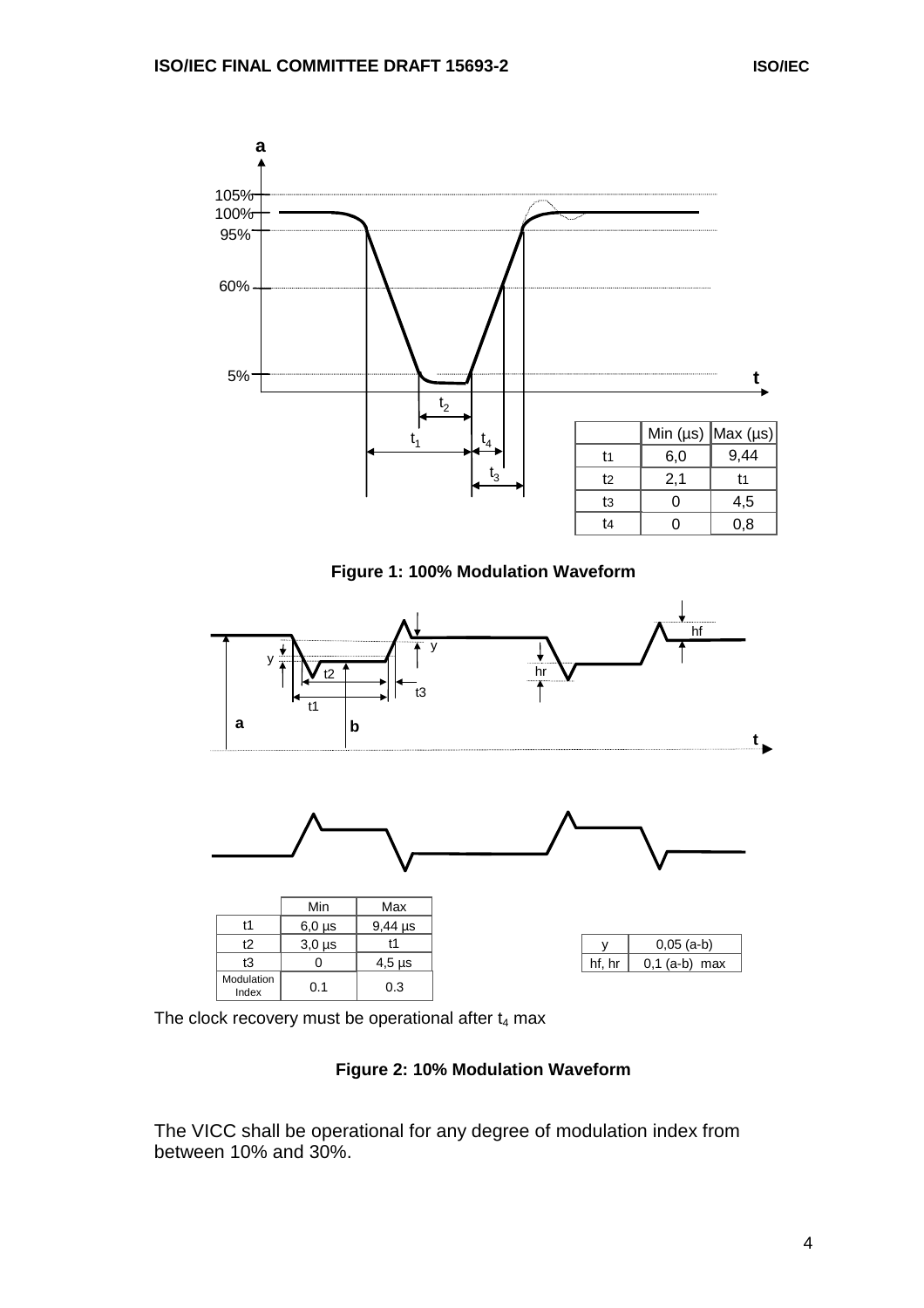#### **7.2 Data rate and data coding**

Data coding shall be implemented using pulse position modulation.

Two data coding modes shall be supported by the VICC. The selection shall be made by the VCD and indicated to the VICC within the Start of frame (SOF). See 7.3.

#### **7.2.1 Data coding mode: 1 out of 256**

The value of one single byte shall be represented by the position of one pause. The position of the pause on 1 of 256 successive time periods of 18,88  $\mu$ s (256/ $f_c$ ), determines the value of the byte. In this case the transmission of one byte takes 4,833 ms and the resulting data rate is 1,65 kbits/s  $(f_0/8192)$ .



Figure 3 illustrates this pulse position modulation technique.

**Figure 3: 1 out of 256 coding mode**

In Figure 3 Data E1 hex (225 dec) is sent by the VCD to the VICC.

The pause shall occur during the second half of the position of the time period that determines the value, as shown in Figure 4.



**Figure 4: Detail of one time period**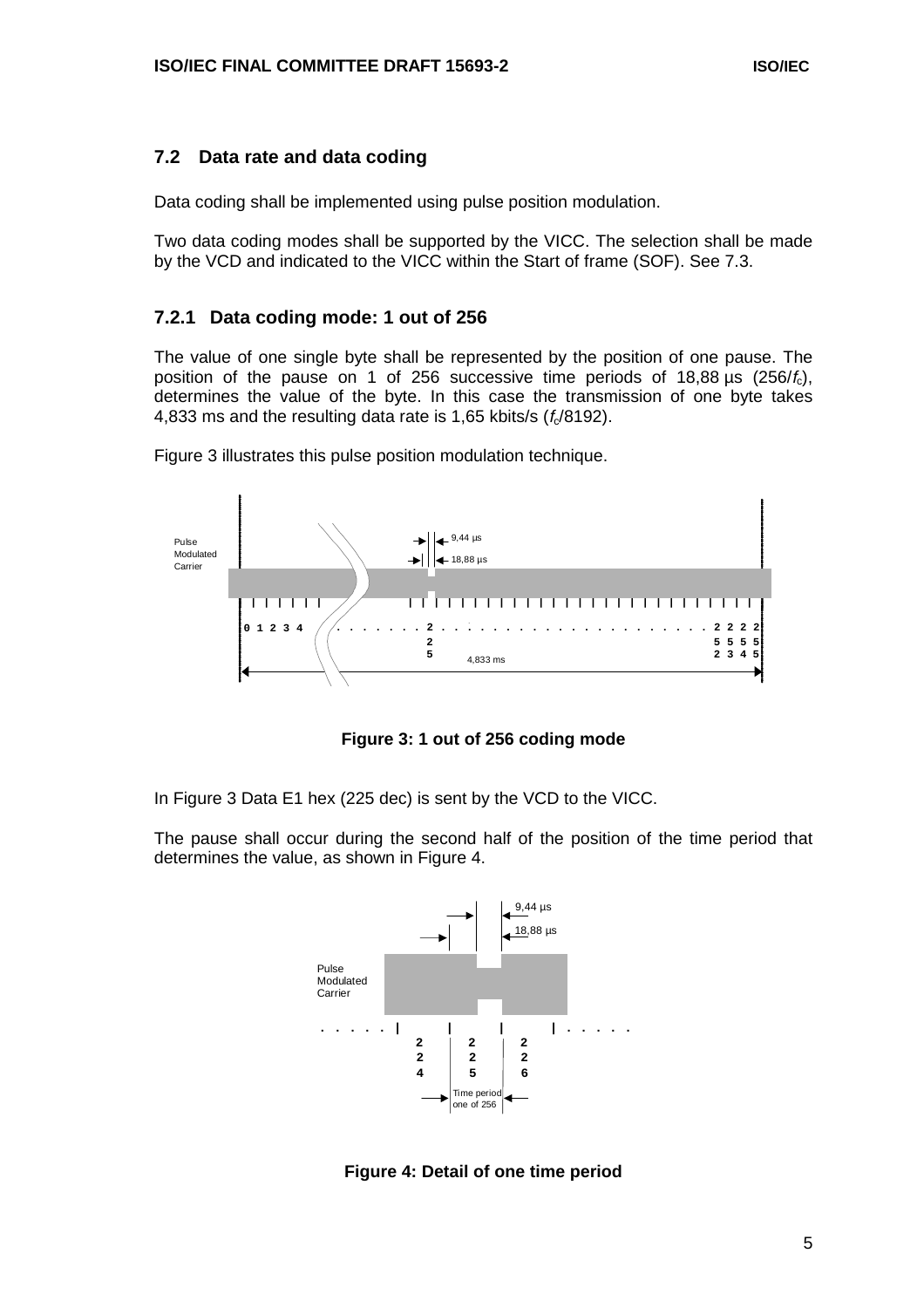#### **7.2.2 Data coding mode: 1 out of 4**

Pulse position modulation for 1 out of 4 mode shall be used, in this case the position determines two bits at a time. Four successive pairs of bits form a byte, where the least significant pair of bits is transmitted first.

The resulting data rate is 26,48 kbits/s  $(f_0/512)$ .

Figure 5 illustrates the 1 out of 4 pulse position technique and coding.





For example Figure 6 shows the transmission of E1 hex (225 dec) by the VCD.



**Figure 6: 1 out of 4 coding example**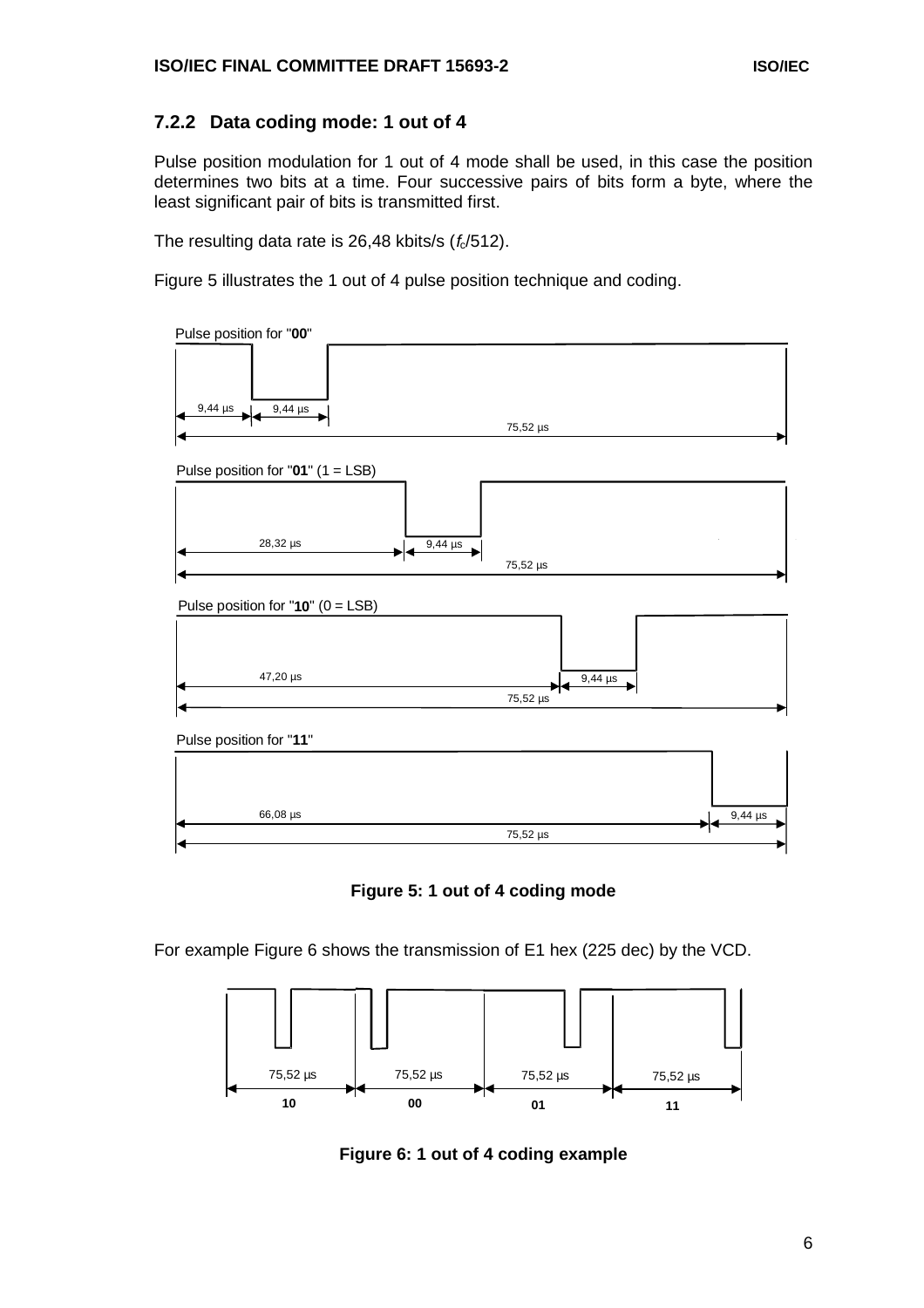#### **7.3 VCD to VICC frames**

Framing has been chosen for ease of synchronization and independence of protocol.

Frames shall be delimited by a start of frame (SOF) and an end of frame (EOF) and are implemented using code violation. Unused options are reserved for future use by ISO/IEC.

The VICC shall be ready to receive a frame from the VCD within 300 us after having sent a frame to the VCD.

The VICC shall be ready to receive a frame within 1ms of activation by the powering field.

#### **7.3.1 SOF to select 1 out of 256 code**

The SOF sequence described in Figure 7 selects the 1 out of 256 data coding mode.



**Figure 7: Start of frame of the 1 out of 256 mode**

#### **7.3.2 SOF to select 1 out of 4 code**

The SOF sequence described in Figure 8 selects the 1 out of 4 data coding mode.



**Figure 8: Start of frame of the 1 out of 4 mode**

#### **7.3.3 EOF for either data coding mode**

The EOF sequence for either coding mode is described in Figure 9.

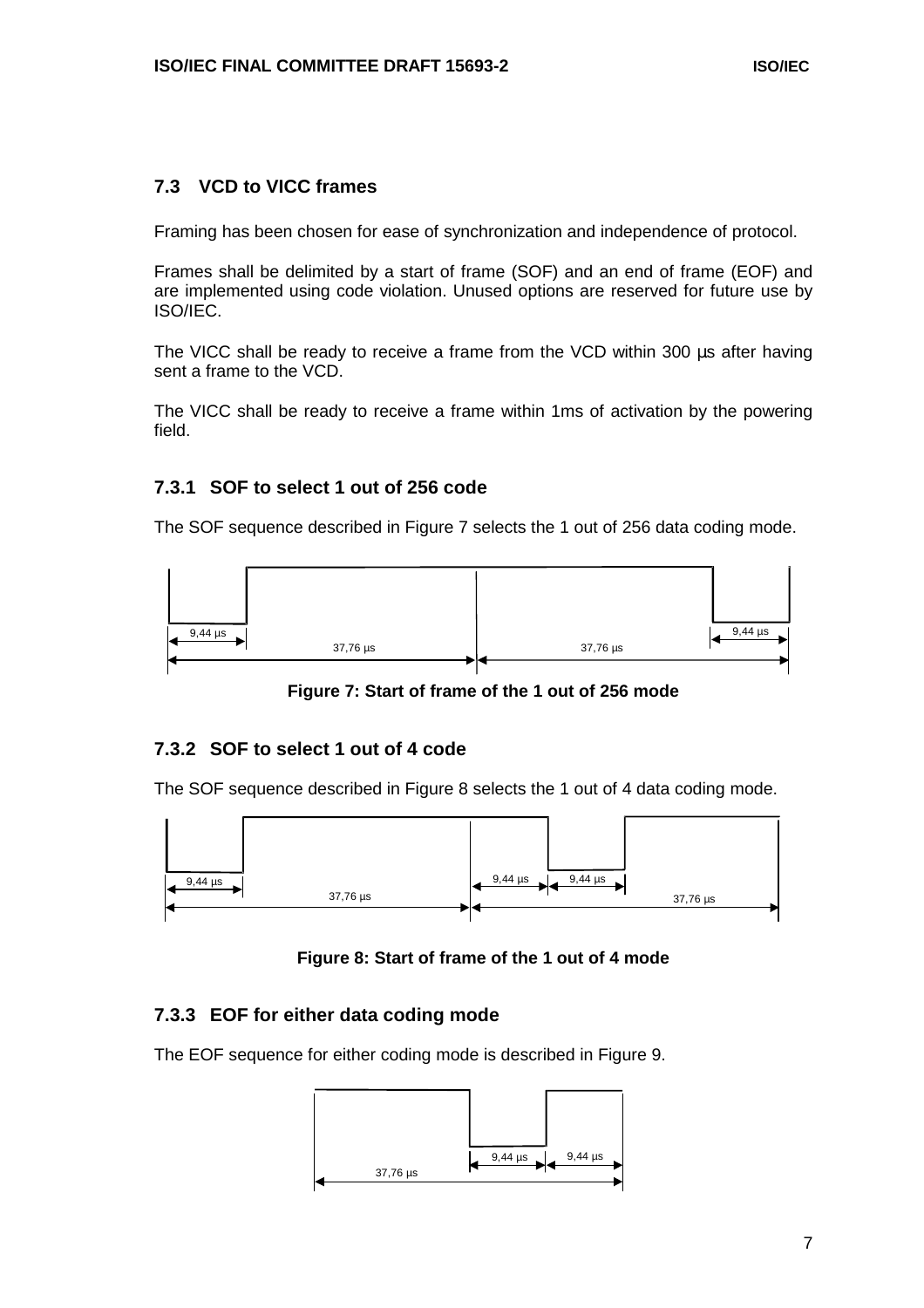#### **Figure 9: End of frame for either mode**

# **8 Communications signal interface VICC to VCD**

For some parameters several modes have been defined in order to allow for use in different noise environments and application requirements.

#### **8.1 Load modulation**

The VICC shall be capable of communication to the VCD via an inductive coupling area whereby the carrier is loaded to generate a subcarrier with frequency  $f_s$ . The subcarrier shall be generated by switching a load in the VICC.

The load modulation amplitude shall be at least 10 mV when measured as described in the test methods.

Test methods for VICC load modulation are defined in International Standard ISO/IEC 10373.

#### **8.2 Subcarrier**

One or two subcarriers may be used as selected by the VCD using the first bit in the protocol header as defined in 15693-3. The VICC shall support both modes.

When one subcarrier is used, the frequency  $f_{s1}$  of the subcarrier load modulation shall be  $f_c$ /32 (423,75 kHz).

When two subcarriers are used, the frequency  $f<sub>s1</sub>$  shall be  $f<sub>s</sub>/32$  (423,75 kHz), and the frequency  $f_{s2}$  shall be  $f_c/28$  (484,28 kHz).

If two subcarriers are present there shall be a continuous phase relationship between them.

#### **8.3 Data Rates**

A low or high data rate may be used. The selection of the data rate shall be made by the VCD using the second bit in the protocol header as defined in 15693-3. The VICC shall support those data rates show in Table 1.

| Data Rate | Single Subcarrier                   | <b>Dual Subcarrier</b>              |
|-----------|-------------------------------------|-------------------------------------|
| LOW       | 6,62 kbits/s $(f_0/2048)$           | 6,67 kbits/s $(f_0/2032)$           |
| High      | 26,48 kbits/s (f <sub>c</sub> /512) | 26,69 kbits/s (f <sub>c</sub> /508) |

#### **Table 1: Data rates**

#### **8.4 Bit representation and coding**

Data shall be encoded using Manchester coding, according to the following schemes.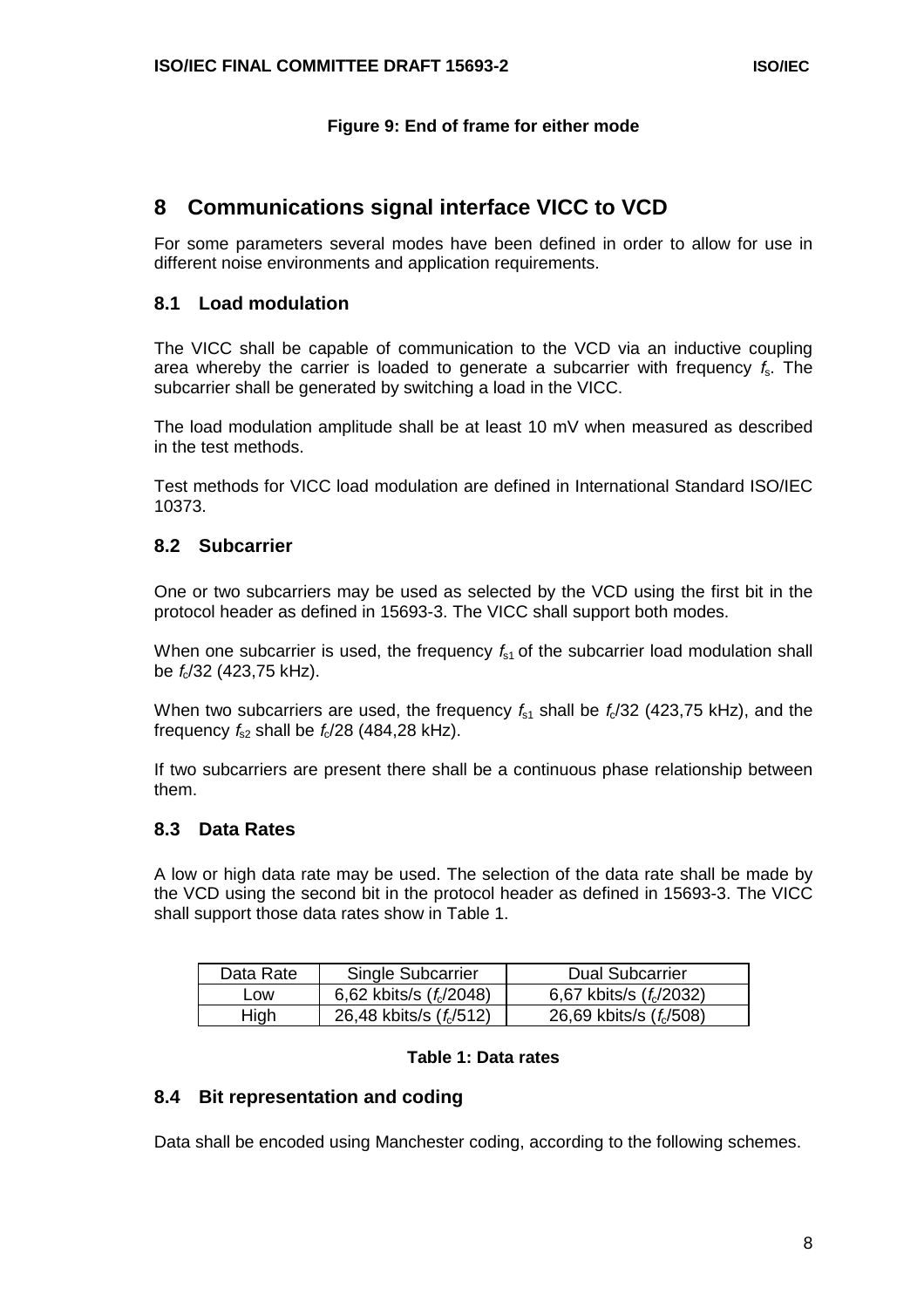#### **ISO/IEC FINAL COMMITTEE DRAFT 15693-2** © ISO/IEC

All timings shown refer to the high data rate from the VICC to the VCD. For the low data rate the same subcarrier frequency or frequencies are used, in this case the number of pulses shall be multiplied by 4 and all times will increase by this factor.

#### **8.4.1 Bit coding when using one subcarrier**

A logic 0 starts with 8 pulses of 423,75 kHz  $(f<sub>c</sub>/32)$  followed by an unmodulated time of 18,88 µs (256/ $f_c$ ). As shown in Figure 10.



**Figure 10: Logic 0**

A logic 1 starts with an unmodulated time of 18,88  $\mu$ s (256/ $f_c$ ) followed by 8 pulses of 423,75 kHz  $(f_6/32)$ . As shown in Figure 11.



**Figure 11: Logic 1**

#### **8.4.2 Bit coding when using two subcarriers**

A logic 0 starts with 8 pulses of 423,75 kHz  $(f_0/32)$  followed by 9 pulses of 484,28 kHz  $(f<sub>c</sub>/28)$ . As shown in Figure 12.



**Figure 12: Logic 0**

A logic 1 starts with 9 pulses of 484,28 kHz  $(f_0/28)$  followed by 8 pulses of 423,75 kHz  $(f_c/32)$ . As shown in Figure 13.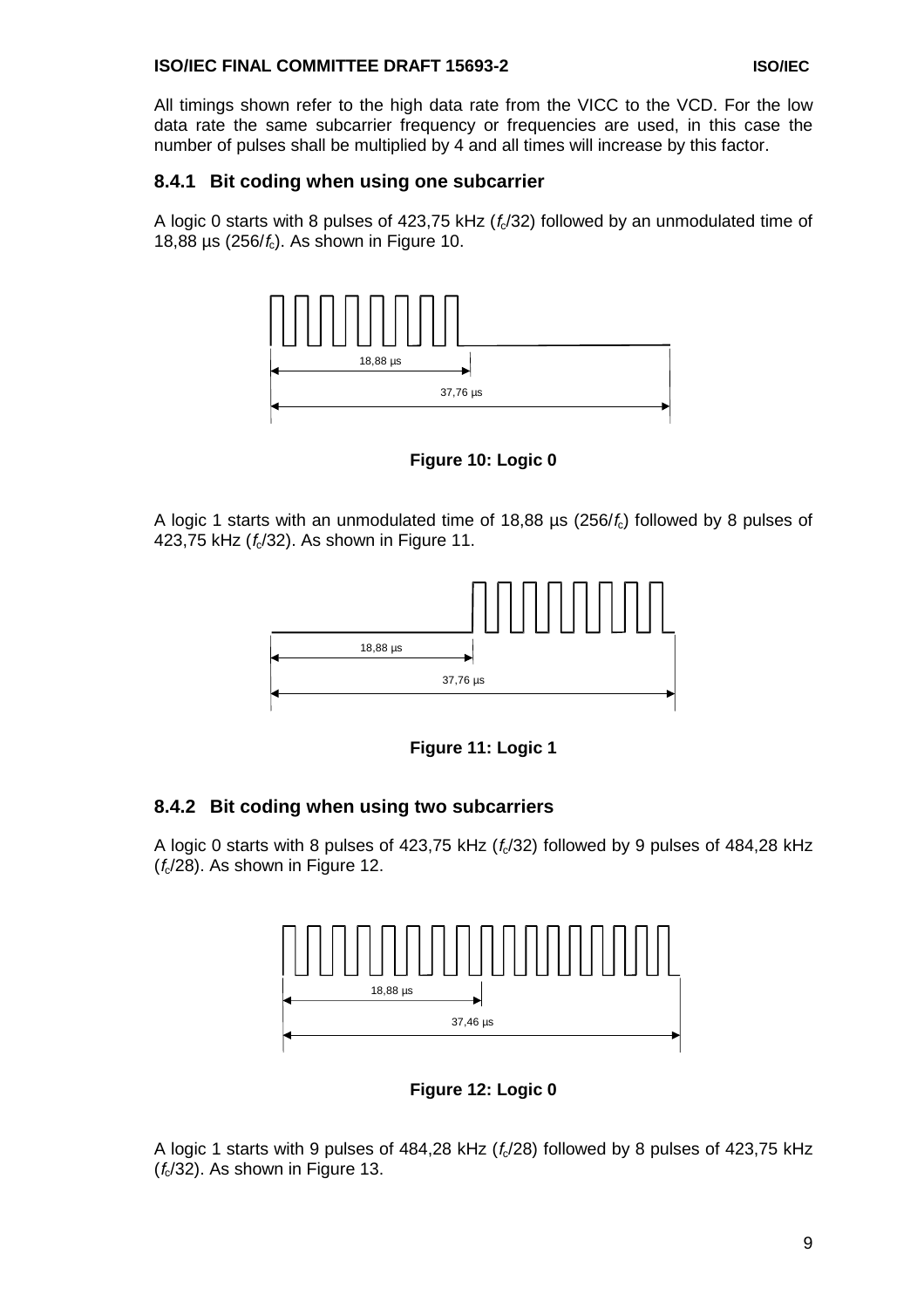

**Figure 13: Logic 1**

#### **8.5 VICC to VCD frames**

Framing has been chosen for ease of synchronization and independence of protocol.

Frames are delimited by a Start of frame (SOF) and an End of frame (EOF) and are implemented using code violation. Unused options are reserved for future use by the ISO/IEC.

All timings shown below refer to the high data rate from the VICC to the VCD. For the low data rate the same subcarrier frequency or frequencies are used, in this case the number of pulses shall be multiplied by 4 and all times will increase by this factor.

The VCD shall be ready to receive a frame from the VICC within 300 us after having sent a frame to the VICC.

#### **8.5.1 SOF when using one subcarrier**

SOF comprises 3 parts:

- an unmodulated time of 56,64  $\mu$ s (768/ $f_c$ ),
- 24 pulses of 423,75 kHz  $(f_0/32)$ ,
- a logic 1 which starts with an unmodulated time of  $18,88$  µs. (256/ $f<sub>c</sub>$ ) followed by 8 pulses of 423,75 kHz  $(f_c/32)$ .

The SOF for one subcarrier is illustrated in Figure 14.



**Figure 14: Start of frame when using one subcarrier**

#### **8.5.2 SOF when using two subcarriers**

SOF comprises 3 parts:

- 27 pulses of 484,28 kHz  $(f_0/28)$ ,
- 24 pulses of 423,75 kHz  $(f_0/32)$ ,
- a logic 1 which starts with 9 pulses of  $484.28$  kHz  $(f<sub>6</sub>/28)$  followed by 8 pulses of 423,75 kHz  $(f_6/32)$ .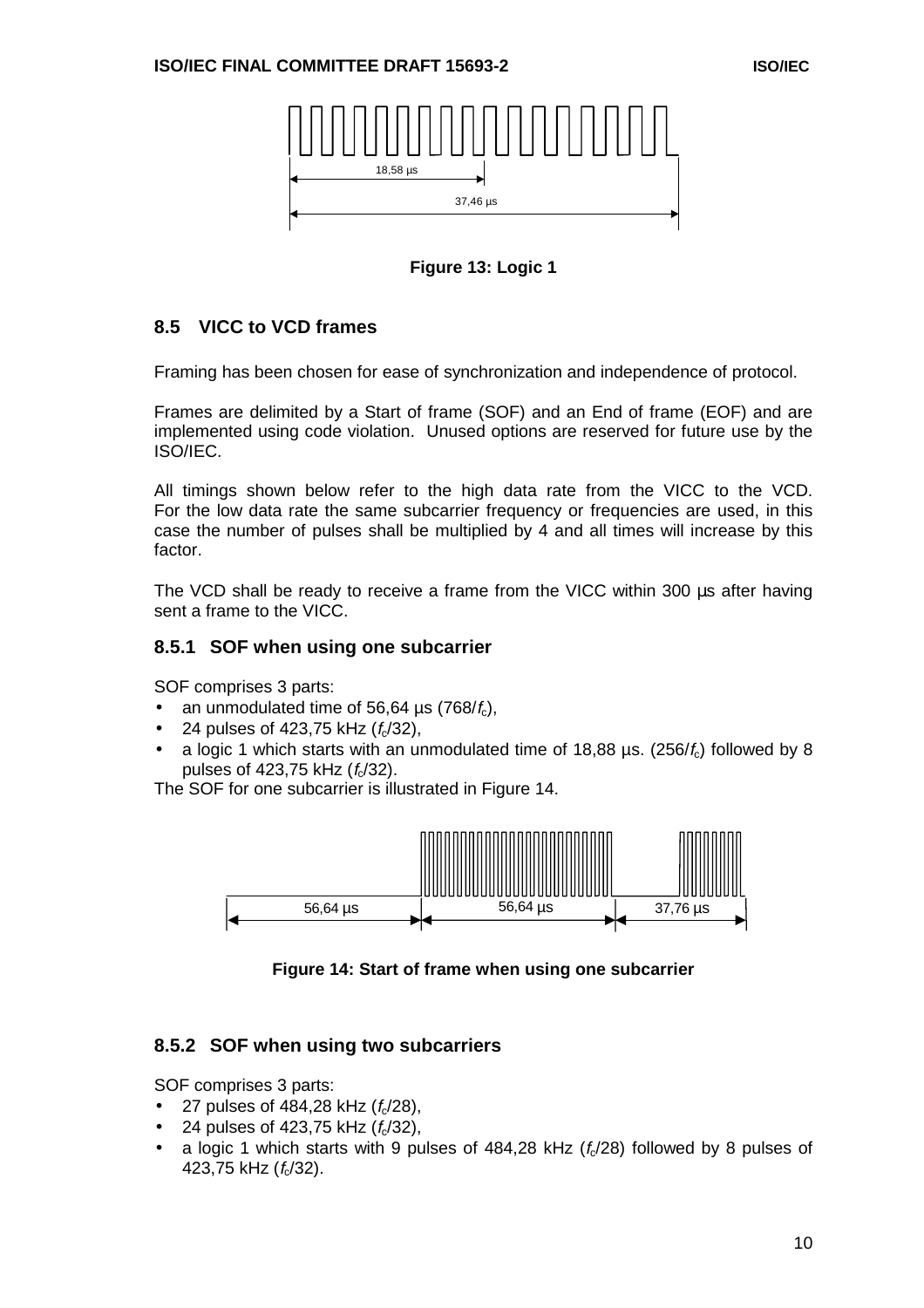#### **ISO/IEC FINAL COMMITTEE DRAFT 15693-2** © ISO/IEC

The SOF for 2 subcarriers is illustrated in Figure 15.



**Figure 15: Start of frame when using two subcarriers**

#### **8.5.3 EOF when using one subcarrier**

EOF comprises 3 parts:

- a logic 0 which starts with 8 pulses of  $423,75$  kHz  $(f<sub>c</sub>/32)$ , followed by an unmodulated time of 18,88  $\mu$ s (256/ $f_c$ ),
- 24 pulses of 423,75 kHz  $(f_0/32)$ ,
- an unmodulated time of 56,64 us  $(768/f_c)$ .

The EOF for 1 subcarrier is illustrated in Figure 16.



**Figure 16: End of frame when using one subcarrier**

#### **8.5.4 EOF when using two subcarriers**

EOF comprises 3 parts:

- a logic 0 which starts with 8 pulses of 423,75 kHz  $(f<sub>c</sub>/32)$  followed by 9 pulses of 484,28 kHz  $(f<sub>c</sub>/28)$ ,
- 24 pulses of 423,75 kHz  $(f_0/32)$ ,
- 27 pulses of 484,28 kHz  $(f_0/28)$ .

The EOF for 2 subcarriers is illustrated in Figure 17.



**Figure 17: End of frame when using 2 subcarriers**